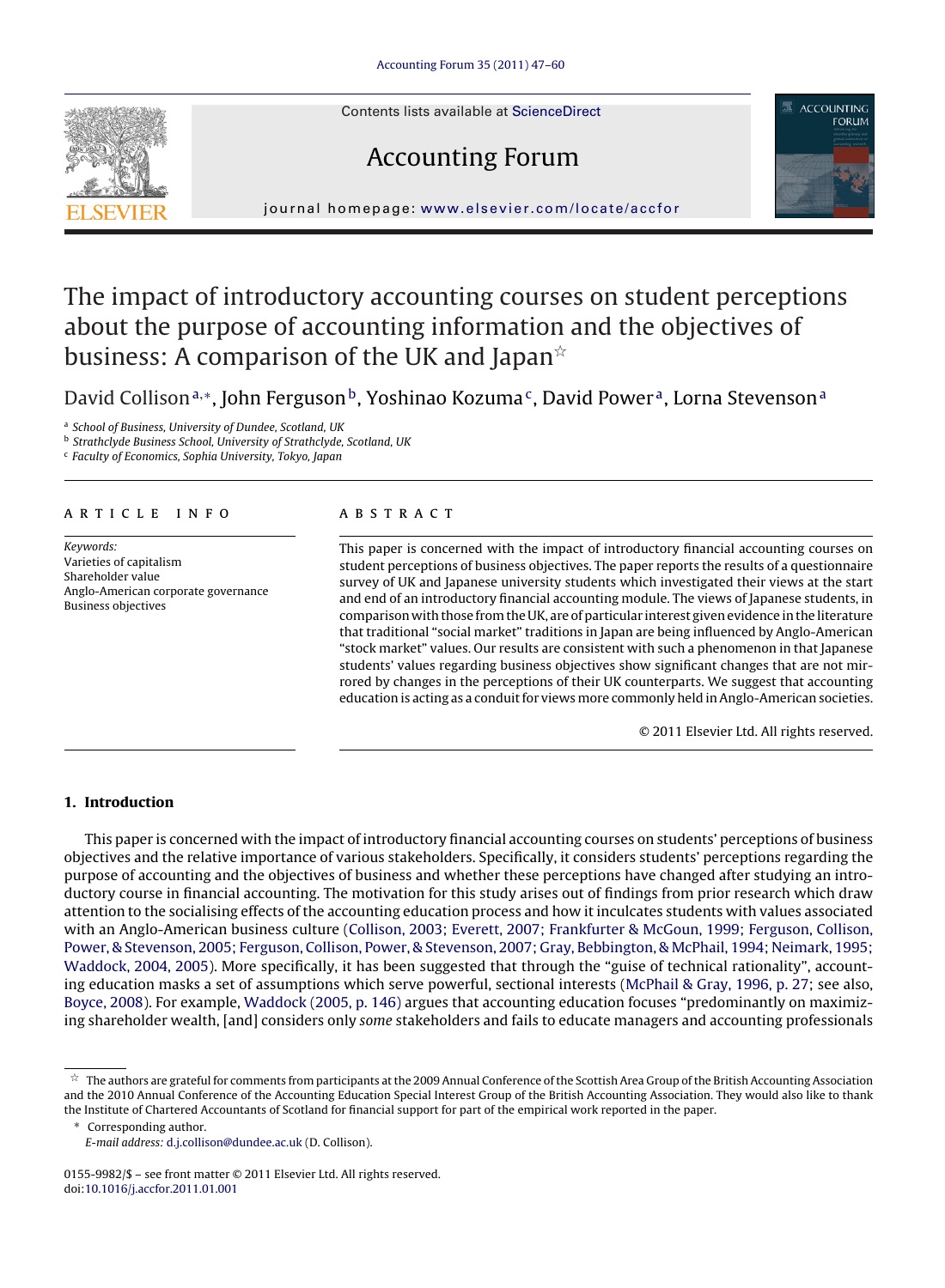about all of the consequences of their decisions". Similarly, [Collison \(2003, p. 861\)](#page--1-0) highlights how the assumptions of Anglo-American capitalism underpin much of what is taught on accounting courses and that this is particularly apparent through the emphasis accorded to the interests of shareholders. He states:

"Attention to the interests of shareholders above all other groups is implicit in much of what is taught to accounting and finance students. The very construction of a profit and loss account... is a continual, and usually unstated, reminder that the interests of only one group of stakeholders should be maximized".

The current paper aims to add to the existing literature by reporting the results of a questionnaire survey of UK and Japanese university students about how their views change in the period during which they study an introductory financial accounting module. Of course a financial accounting module is only one of several courses which students will encounter in the first year of a business-oriented degree; their views will have developed due to a range of influences. Nevertheless the locus of this investigation is the first financial accounting course which was a common factor amongst those surveyed and which is generally a key introduction to the "language of business". The views of Japanese students, in comparison with those from the UK, are of particular interest given the traditional differences that have existed in the socio-economic traditions and business practices between the two countries (see, for example, [Dore, 1986, 2000; Hutton, 1995; Learmount, 2002\)](#page--1-0) and the changes that have occurred in Japan over the last decade or so (see [Charkham & Ploix, 2005; Dore, 2006a; Yonekura,](#page--1-0) [2009\).](#page--1-0)

For example, as [Dore \(1983, p. 470\)](#page--1-0) points out, "The Japanese... have never really caught up with Adam Smith. They have never managed actually to bring themselves to believe in the invisible hand" (italics in original). By contrast Anglo-American economies promulgate self-interest as the key motivating principle underpinning human behaviour: reference is commonly made to Adam Smith's well-known assertion that, "It is not from the benevolence of the butcher, the brewer, or the baker that we expect our dinner, but from their regard to their own interest" [\(Smith, 1910/1776, p. 13\).](#page--1-0) For the Japanese, however, this famous trio "need to be benevolent as well as self interested" ([Dore, 1983, p. 470, e](#page--1-0)mphasis in original); according to Dore: "benevolence is a duty. Full stop" (see also [Sen, 1993\).](#page--1-0) This is perhaps encapsulated by the pattern of relational trading in Japan, where there is a preference for inter-firm cooperation (known to "Japanese as grupu, and to foreigners, usually, as zaibatsu or keiretsu" ([Dore, 1983, p. 467\)\)](#page--1-0) "as opposed to arms-length, purely contractual, trading relations" [\(Dore, 2002, p.](#page--1-0) [119\).](#page--1-0) In many respects, this worldview is reflected in the traditional "job for life" employment system and the traditional emphasis given in Japanese companies to the interests of employees. As [Hofstede \(1983, p. 88\)](#page--1-0) notes of the Japanese, "people are very willing to perform if they are offered security in exchange".

Drawing on these observations of traditional Japanese business culture, the extant literature tends to refer to Japan as having a "stakeholder" orientated approach to economic organisation, rather than a "shareholder" orientated approach [\(Donaldson & Preston, 1995; Turner, 2002\).](#page--1-0) However, more recently, researchers have drawn attention to various sociocultural factors which, they argue, have precipitated a demise in traditional Japanese business values. These issues will be explored further in the literature review section of the paper. The remainder of this paper is structured as follows: the following section discusses the relevant literature in this area while the next section outlines the method used in this research: a two-stage questionnaire was distributed to first year students at UK and Japanese university institutions. Specifically, the views of students at three UK and one Japanese institution were sought at the start and end of their first university financial accounting module. Students' perceptions about the purpose of accounting and the objectives of business were ascertained. The subsequent section describes the findings from the research. The results are analysed under three headings: namely, users of accounting information, the objectives of business, and normative perceptions of the objectives of business. The penultimate section provides a discussion of the findings while the final section outlines the limitations of the study.

#### **2. Literature review**

There exists a considerable literature which draws attention to the socialising effects of accounting education. In particular, such studies claim that accounting education is a form of indoctrination ([Collison, 2003; Gray et al., 1994; Kelly &](#page--1-0) [Pratt, 1994\)](#page--1-0) and serves as a means of reproducing and sustaining an ideology ([Chua, 1986; McPhail & Gray, 1996; Ferguson](#page--1-0) [et al., 2005, 2007\).](#page--1-0) The reason cited for such assertions is that accounting education tends to promote a particular worldview which draws unquestioningly on the values and assumptions of Anglo-American capitalism ([Collison, 2003; Frankfurter &](#page--1-0) [McGoun, 1999; Ferguson et al., 2005, 2007; Gray et al., 1994; Neimark, 1995; Waddock, 2004, 2005\).](#page--1-0) For example, according to [Gray et al. \(1994, p. 62\)](#page--1-0) accounting education serves an ideological role, inculcating students with the "rationalisations of neo-classical economics and especially the pursuit of self interest" (see also [Collison, 2003; Kelly & Pratt, 1994; Puxty, Sikka,](#page--1-0)  $\&$  Willmott, 1994; Sikka, Haslam, Agrizzi,  $\&$  Kyriacou, 2007).<sup>1</sup> In this sense, it has been argued that accounting education reproduces and sustains the neo-classical assumption "that maximizing behavior by economic agents...[leads] to the max-

<sup>1</sup> Interestingly, [Boyce \(2008\)](#page--1-0) suggests that, because of their prior life experience, accounting students readily acquiesce with such a worldview. He states, "it is likely that prior education and self-selection means that accounting students will tend to align their thinking more with economic roles as shareholders/investors, managers, or entrepreneurs, rather than with social roles as citizens, family members, customers, social group members, and workers" [\(Boyce, 2008, p. 263\).](#page--1-0)